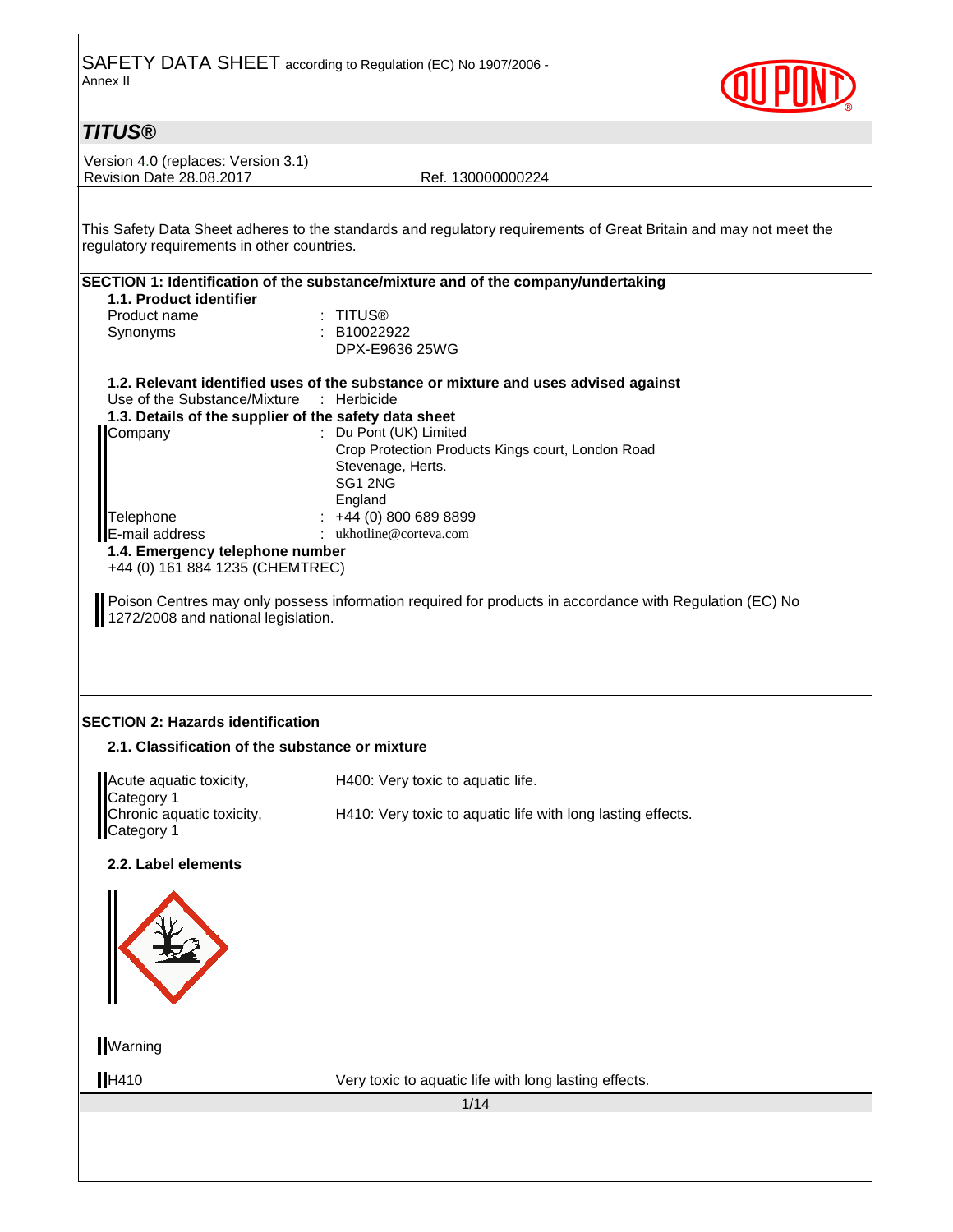

## **TITUS®**

| Version 4.0 (replaces: Version 3.1)<br><b>Revision Date 28,08,2017</b> | Ref. 130000000224                                                                                                                                                                                                |
|------------------------------------------------------------------------|------------------------------------------------------------------------------------------------------------------------------------------------------------------------------------------------------------------|
|                                                                        |                                                                                                                                                                                                                  |
| Special labelling of certain<br>substances and mixtures                | EUH401: To avoid risks to human health and the environment, comply with the<br>instructions for use.,                                                                                                            |
| P391<br>P501                                                           | Collect spillage.<br>Dispose of contents/container to a licensed hazardous-waste disposal<br>contractor or collection site except for empty clean containers which can be<br>disposed of as non-hazardous waste. |
| SP <sub>1</sub>                                                        | Do not contaminate water with the product or its container (Do not clean<br>application equipment near surface water/Avoid contamination via drains from<br>farmyards and roads).                                |
| 2.3. Other hazards                                                     |                                                                                                                                                                                                                  |

This mixture contains no substance considered to be persistent, bioaccumulating and toxic (PBT). This mixture contains no substance considered to be very persistent and very bioaccumulating (vPvB).

### **SECTION 3: Composition/information on ingredients**

### **3.1. Substances**

Not applicable

#### **3.2. Mixtures**

| <b>Registration number</b> | <b>Classification according to</b>     | <b>Concentration</b> |
|----------------------------|----------------------------------------|----------------------|
|                            | <b>Regulation (EU) 1272/2008 (CLP)</b> | $(\%$ w/w)           |

#### **Rimsulfuron (CAS-No.122931-48-0)**

| H400<br>Aquatic Acute 1        | 25 % |
|--------------------------------|------|
| H410<br>↑ Chronic ر<br>Aquatic |      |

### **Alkylnaphthalenesulfonic acid, sodium salt/formaldehyde polycondensate (CAS-No.68425-94-5)**

| Skin Irrit. 2; H315 | $>= 10 - 5 = 15 \%$ |
|---------------------|---------------------|
| Eye Irrit. 2; H319  |                     |

The above products are compliant to REACH registration obligations; Registration number(s) may not be provided because substance(s) are exempted, not yet registered under REACH or are registered under another regulatory process (biocide uses, plant protection products), etc.

For the full text of the H-Statements mentioned in this Section, see Section 16.

### **SECTION 4: First aid measures**

### **4.1. Description of first aid measures**

General advice : Never give anything by mouth to an unconscious person.

: For specialist advice physicians should contact the National Poisons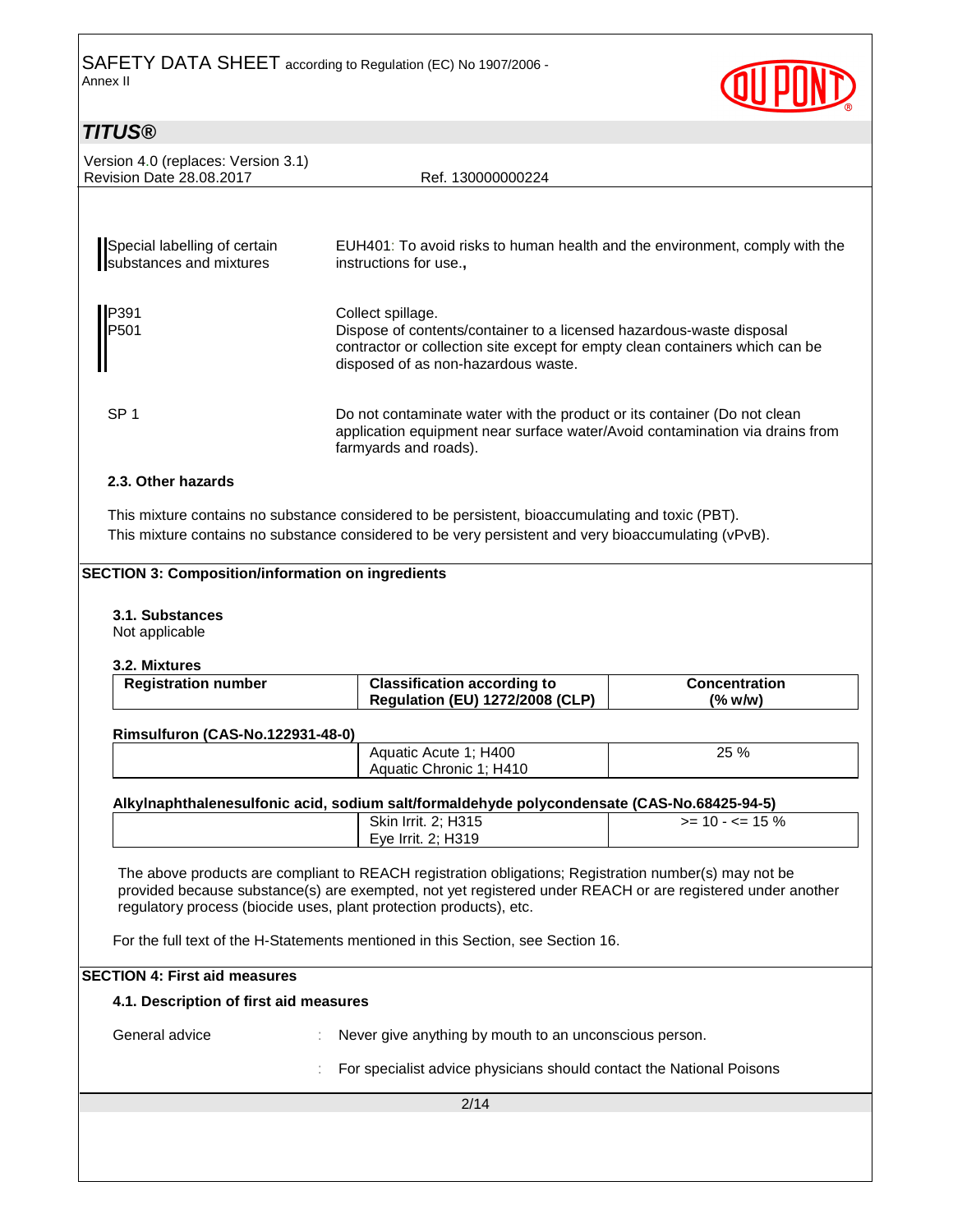

# **TITUS®**

| Version 4.0 (replaces: Version 3.1)                                  |                                                                                                                                                                                                                                                                                                                               |
|----------------------------------------------------------------------|-------------------------------------------------------------------------------------------------------------------------------------------------------------------------------------------------------------------------------------------------------------------------------------------------------------------------------|
| Revision Date 28.08.2017                                             | Ref. 130000000224                                                                                                                                                                                                                                                                                                             |
|                                                                      | Information Service: Tel. 111 for England and Wales and Tel. 08454 24 24 24<br>for Scotland.                                                                                                                                                                                                                                  |
| Inhalation                                                           | Move to fresh air. Consult a physician after significant exposure. Artificial<br>respiration and/or oxygen may be necessary.                                                                                                                                                                                                  |
| Skin contact                                                         | Take off contaminated clothing and shoes immediately. Wash off immediately<br>with soap and plenty of water. In the case of skin irritation or allergic reactions<br>see a physician. Wash contaminated clothing before re-use.                                                                                               |
| Eye contact                                                          | If easy to do, remove contact lens, if worn. Hold eye open and rinse slowly and<br>gently with water for 15-20 minutes. If eye irritation persists, consult a<br>specialist.                                                                                                                                                  |
| Ingestion                                                            | Obtain medical attention. DO NOT induce vomiting unless directed to do so by<br>a physician or poison control center. If victim is conscious: Rinse mouth with<br>water.                                                                                                                                                      |
|                                                                      | 4.2. Most important symptoms and effects, both acute and delayed                                                                                                                                                                                                                                                              |
| Symptoms                                                             | No cases of human intoxication are known and the symptoms of experimental<br>intoxication are not known.                                                                                                                                                                                                                      |
|                                                                      | 4.3. Indication of any immediate medical attention and special treatment needed                                                                                                                                                                                                                                               |
| Treatment                                                            | Treat symptomatically.                                                                                                                                                                                                                                                                                                        |
| <b>SECTION 5: Firefighting measures</b>                              |                                                                                                                                                                                                                                                                                                                               |
| 5.1. Extinguishing media                                             |                                                                                                                                                                                                                                                                                                                               |
|                                                                      | Suitable extinguishing media : Water spray, Dry chemical, Foam, Carbon dioxide (CO2)                                                                                                                                                                                                                                          |
| Extinguishing media which<br>shall not be used for safety<br>reasons | : High volume water jet, (contamination risk)                                                                                                                                                                                                                                                                                 |
| 5.2. Special hazards arising from the substance or mixture           |                                                                                                                                                                                                                                                                                                                               |
| Specific hazards during<br>firefighting                              | : Hazardous decomposition products formed under fire conditions. Carbon<br>dioxide (CO2) Nitrogen oxides (NOx)                                                                                                                                                                                                                |
| 5.3. Advice for firefighters                                         |                                                                                                                                                                                                                                                                                                                               |
| Special protective equipment<br>for firefighters                     | : Wear full protective clothing and self-contained breathing apparatus.                                                                                                                                                                                                                                                       |
| Further information                                                  | : Prevent fire extinguishing water from contaminating surface water or the ground<br>water system. Collect contaminated fire extinguishing water separately. This<br>must not be discharged into drains. Fire residues and contaminated fire<br>extinguishing water must be disposed of in accordance with local regulations. |
|                                                                      | 3/14                                                                                                                                                                                                                                                                                                                          |
|                                                                      |                                                                                                                                                                                                                                                                                                                               |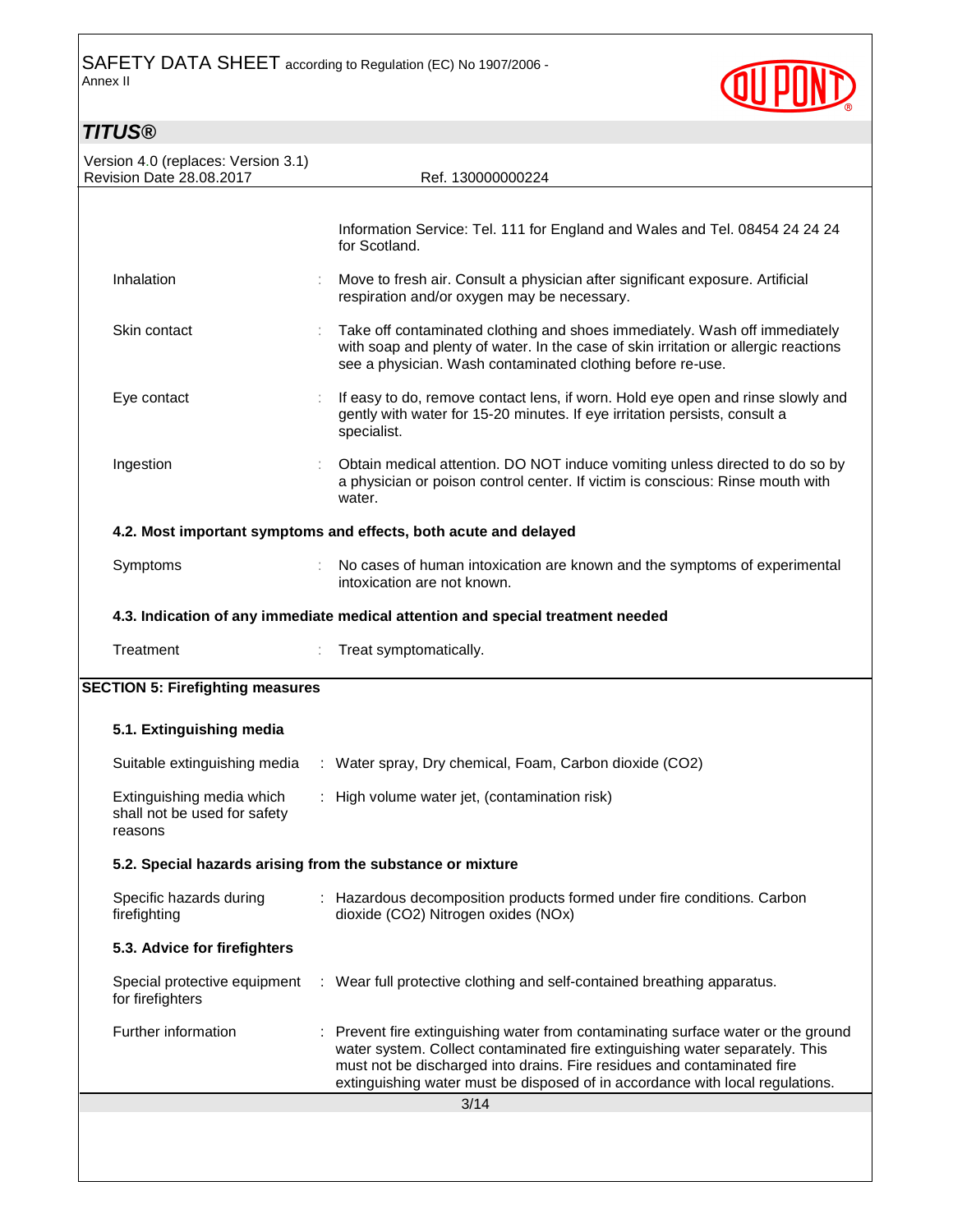

## **TITUS®**

Version 4.0 (replaces: Version 3.1) Revision Date 28.08.2017 Ref. 130000000224

 : (on small fires) If area is heavily exposed to fire and if conditions permit, let fire burn itself out since water may increase the area contaminated. Cool containers/tanks with water spray.

### **SECTION 6: Accidental release measures**

### **6.1. Personal precautions, protective equipment and emergency procedures**

Personal precautions : Control access to area. Keep people away from and upwind of spill/leak. Avoid dust formation. Avoid breathing dust. Use personal protective equipment. Refer to protective measures listed in sections 7 and 8.

### **6.2. Environmental precautions**

| Environmental precautions | : Prevent further leakage or spillage if safe to do so. Use appropriate container to<br>avoid environmental contamination. Do not flush into surface water or sanitary<br>sewer system. Do not allow material to contaminate ground water system. Local<br>authorities should be advised if significant spillages cannot be contained. If the<br>spill area is porous, the contaminated material must be collected for subsequent<br>treatment or disposal. If the product contaminates rivers and lakes or drains |
|---------------------------|--------------------------------------------------------------------------------------------------------------------------------------------------------------------------------------------------------------------------------------------------------------------------------------------------------------------------------------------------------------------------------------------------------------------------------------------------------------------------------------------------------------------|
|                           | inform respective authorities.                                                                                                                                                                                                                                                                                                                                                                                                                                                                                     |

### **6.3. Methods and materials for containment and cleaning up**

| Methods for cleaning up | : Clean-up methods - small spillage Sweep up or vacuum up spillage and collect<br>in suitable container for disposal.<br>Clean-up methods - large spillage Avoid dust formation. Contain spillage, pick<br>up with an electrically protected vacuum cleaner or by wet-brushing and transfer<br>to a container for disposal according to local regulations (see section 13).<br>If spill area is on ground near valuable plants or trees, remove 5 cm of top soil<br>after initial clean-up. |
|-------------------------|---------------------------------------------------------------------------------------------------------------------------------------------------------------------------------------------------------------------------------------------------------------------------------------------------------------------------------------------------------------------------------------------------------------------------------------------------------------------------------------------|
| Other information       | : Never return spills in original containers for re-use. Dispose of in accordance<br>with local regulations.                                                                                                                                                                                                                                                                                                                                                                                |

### **6.4. Reference to other sections**

For personal protection see section 8., For disposal instructions see section 13.

### **SECTION 7: Handling and storage**

### **7.1. Precautions for safe handling**

Advice on safe handling : Use only according to our recommendations. Use only clean equipment. Avoid contact with skin, eyes and clothing. Do not breathe dust or spray mist. Wear personal protective equipment. For personal protection see section 8. Prepare the working solution as given on the label(s) and/or the user instructions. Use prepared working solution as soon as possible - Do not store. Remove and wash contaminated clothing before re-use. Avoid exceeding the given occupational exposure limits (see section 8).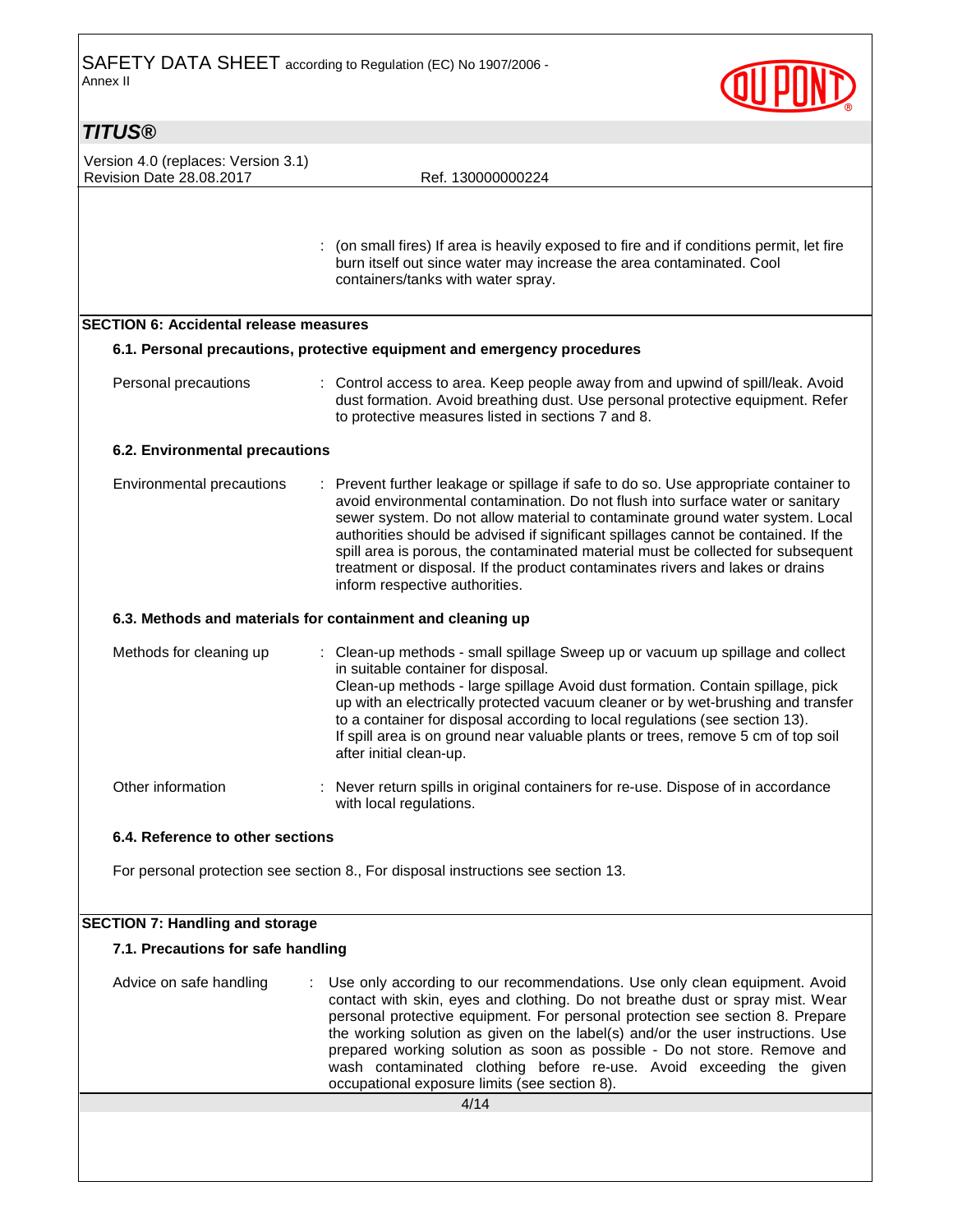

# **TITUS®**

| Version 4.0 (replaces: Version 3.1)<br><b>Revision Date 28.08.2017</b> | Ref. 130000000224                                                                                                                                                                                                                                                                                      |
|------------------------------------------------------------------------|--------------------------------------------------------------------------------------------------------------------------------------------------------------------------------------------------------------------------------------------------------------------------------------------------------|
|                                                                        |                                                                                                                                                                                                                                                                                                        |
| Advice on protection<br>against fire and explosion                     | : Keep away from heat and sources of ignition. Avoid dust formation in confined<br>areas. During processing, dust may form explosive mixture in air.                                                                                                                                                   |
|                                                                        | 7.2. Conditions for safe storage, including any incompatibilities                                                                                                                                                                                                                                      |
| Requirements for storage<br>areas and containers                       | : Store in a place accessible by authorized persons only. Store in original<br>container. Keep in properly labelled containers. Keep containers tightly closed<br>in a dry, cool and well-ventilated place. Keep out of the reach of children. Keep<br>away from food, drink and animal feedingstuffs. |
| Advice on common storage                                               | No special restrictions on storage with other products.                                                                                                                                                                                                                                                |
| Other data                                                             | Stable under recommended storage conditions.                                                                                                                                                                                                                                                           |
| 7.3. Specific end use(s)                                               |                                                                                                                                                                                                                                                                                                        |
|                                                                        | Plant protection products subject to Regulation (EC) No 1107/2009.                                                                                                                                                                                                                                     |

## **SECTION 8: Exposure controls/personal protection**

### **8.1. Control parameters**

If sub-section is empty then no values are applicable.

|  |  | 8.2. Exposure controls |
|--|--|------------------------|
|--|--|------------------------|

| <b>Engineering measures</b>       | Ensure adequate ventilation, especially in confined areas. Use sufficient<br>ventilation to keep employee exposure below recommended limits.                                                                                                                                                                                                                                                                                                                                                                                                                                                                                                                                                                                                                                                                                                                                                                                                                                                                                                                                |
|-----------------------------------|-----------------------------------------------------------------------------------------------------------------------------------------------------------------------------------------------------------------------------------------------------------------------------------------------------------------------------------------------------------------------------------------------------------------------------------------------------------------------------------------------------------------------------------------------------------------------------------------------------------------------------------------------------------------------------------------------------------------------------------------------------------------------------------------------------------------------------------------------------------------------------------------------------------------------------------------------------------------------------------------------------------------------------------------------------------------------------|
| Eye protection<br>Hand protection | Safety glasses with side-shields conforming to EN166<br>Material: Nitrile rubber<br>Glove thickness: 0.3 mm<br>Glove length: Standard glove type.<br>Protection index: Class 6<br>Wearing time: $>$ 480 min<br>The selected protective gloves have to satisfy the specifications of EU Directive<br>89/686/EEC and the standard EN 374 derived from it. Please observe the<br>instructions regarding permeability and breakthrough time which are provided by<br>the supplier of the gloves. Also take into consideration the specific local<br>conditions under which the product is used, such as the danger of cuts,<br>abrasion, and the contact time. The suitability for a specific workplace should be<br>discussed with the producers of the protective gloves. Gloves must be inspected<br>prior to use. Gloves should be discarded and replaced if there is any indication<br>of degradation or chemical breakthrough. Gauntlets shorter than 35 cm long<br>shall be worn under the combination sleeve. Before removing gloves clean them<br>with soap and water. |
| Skin and body protection          | Manufacturing and processing work: Full protective clothing Type 5 (EN 13982-<br>2)<br>Mixer and loaders must wear: Full protective clothing Type $5 + 6$ (EN ISO<br>13982-2 / EN 13034) Rubber apron Nitrile rubber boots (EN 13832-3 / EN ISO<br>20345).<br>Spray application - outdoor: Tractor / sprayer with hood: No personal body<br>protection normally required.                                                                                                                                                                                                                                                                                                                                                                                                                                                                                                                                                                                                                                                                                                   |
|                                   | 5/14                                                                                                                                                                                                                                                                                                                                                                                                                                                                                                                                                                                                                                                                                                                                                                                                                                                                                                                                                                                                                                                                        |
|                                   |                                                                                                                                                                                                                                                                                                                                                                                                                                                                                                                                                                                                                                                                                                                                                                                                                                                                                                                                                                                                                                                                             |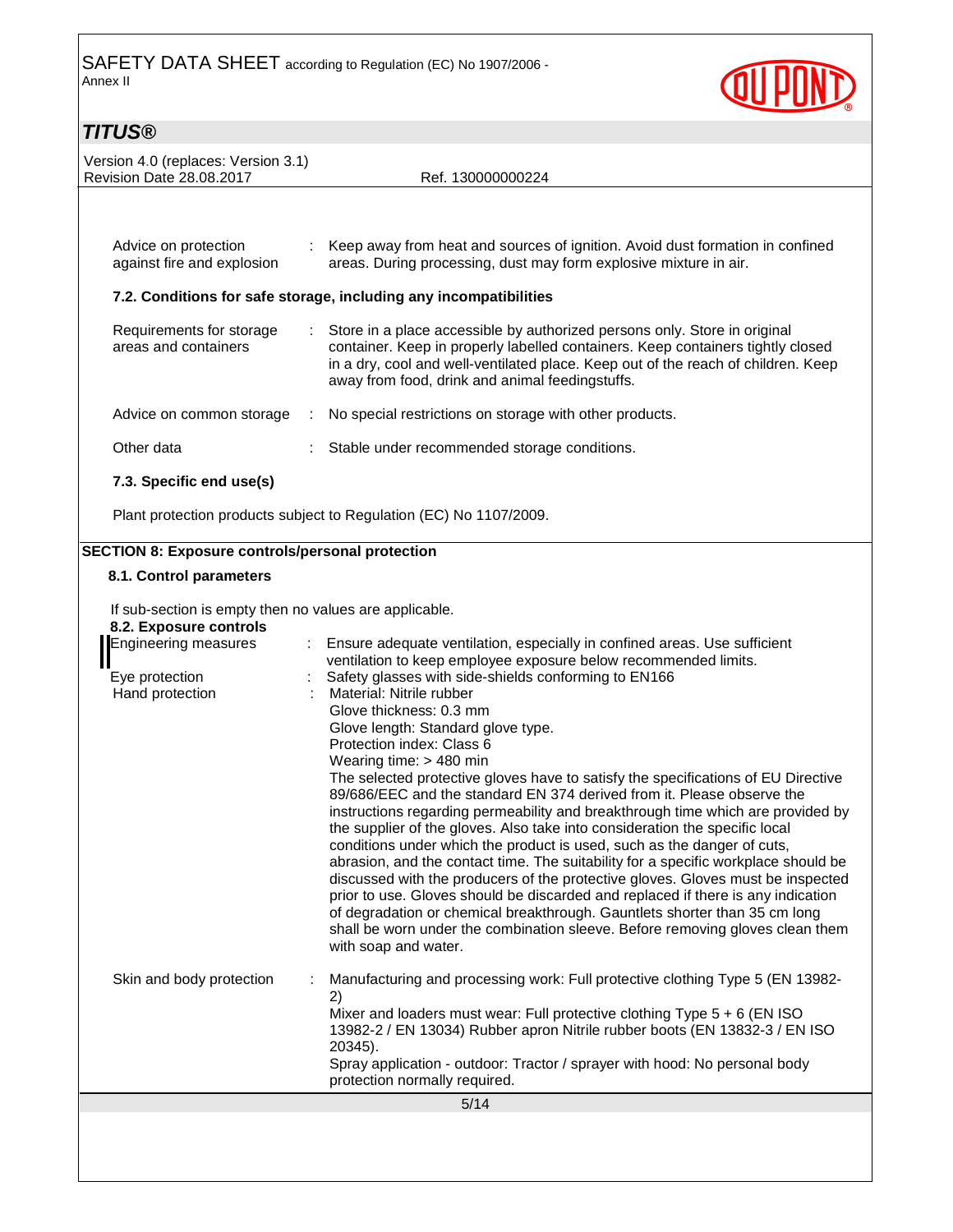

## **TITUS®**

Version 4.0 (replaces: Version 3.1) Revision Date 28.08.2017 Ref. 130000000224

|                                                    | Tractor / sprayer without hood: Low application: Full protective clothing Type 5 +<br>6 (EN ISO 13982-2 / EN 13034) Nitrile rubber boots (EN 13832-3 / EN ISO                                                                                                                                                                                                                                                                                                                                                                                                                                                                                                                                                           |  |
|----------------------------------------------------|-------------------------------------------------------------------------------------------------------------------------------------------------------------------------------------------------------------------------------------------------------------------------------------------------------------------------------------------------------------------------------------------------------------------------------------------------------------------------------------------------------------------------------------------------------------------------------------------------------------------------------------------------------------------------------------------------------------------------|--|
|                                                    | 20345).                                                                                                                                                                                                                                                                                                                                                                                                                                                                                                                                                                                                                                                                                                                 |  |
|                                                    | Backpack / knapsack sprayer: Low application: Full protective clothing Type 4<br>(EN 14605) Nitrile rubber boots (EN 13832-3 / EN ISO 20345).<br>Mechanical automatized spray application in closed tunnel: No personal body<br>protection normally required during the application. However, gloves and a long<br>sleeved shirt shall be worn when handling the treated plants after the                                                                                                                                                                                                                                                                                                                               |  |
|                                                    | application.<br>To optimize the ergonomy it may be recommended to use cotton underwear<br>when wearing some fabrics. Take advice from supplier.<br>Garment materials that are resistant to both water vapour and air will maximise<br>wearing comfort. Materials should be robust to maintain the integrity and barrier<br>in use.                                                                                                                                                                                                                                                                                                                                                                                      |  |
|                                                    | The permeation resistance of the fabric must be verified independently of the «<br>type » protection recommended, to ensure an appropriate performance level of<br>the material adequate to the corresponding agent and type of exposure.                                                                                                                                                                                                                                                                                                                                                                                                                                                                               |  |
| Protective measures                                | The type of protective equipment must be selected according to the<br>concentration and amount of the dangerous substance at the specific<br>workplace. All chemical protective clothing should be visually inspected prior to<br>use. Clothing and gloves should be replaced in case of chemical or physical<br>damage or if contaminated. Only protected handlers may be in the area during<br>application.                                                                                                                                                                                                                                                                                                           |  |
| Hygiene measures                                   | Handle in accordance with good industrial hygiene and safety practice. Regular<br>cleaning of equipment, work area and clothing. Keep working clothes<br>separately. Contaminated work clothing should not be allowed out of the<br>workplace. Wash hands and face before breaks and immediately after handling<br>the product. When using do not eat, drink or smoke. Keep away from food, drink<br>and animal feedingstuffs. For environmental protection remove and wash all<br>contaminated protective equipment before re-use. Remove clothing/PPE<br>immediately if material gets inside. Wash thoroughly and put on clean clothing.<br>Dispose of rinse water in accordance with local and national regulations. |  |
| Respiratory protection                             | Manufacturing and processing work: Half mask with a particle filter FFP1<br>(EN149)<br>Mixer and loaders must wear: Half mask with a particle filter FFP1 (EN149)<br>Spray application - outdoor: Tractor / sprayer with hood: No personal respiratory<br>protective equipment normally required.<br>Tractor / sprayer without hood: Low application: Half mask with a particle filter<br>FFP1 (EN149)<br>Backpack / knapsack sprayer: Low application: Half mask with a particle filter<br>FFP1 (EN149)<br>Mechanical automatized spray application in closed tunnel: No personal<br>respiratory protective equipment normally required.                                                                               |  |
| <b>SECTION 9: Physical and chemical properties</b> |                                                                                                                                                                                                                                                                                                                                                                                                                                                                                                                                                                                                                                                                                                                         |  |
|                                                    | 9.1. Information on basic physical and chemical properties                                                                                                                                                                                                                                                                                                                                                                                                                                                                                                                                                                                                                                                              |  |
| Form                                               | : solid                                                                                                                                                                                                                                                                                                                                                                                                                                                                                                                                                                                                                                                                                                                 |  |
| Colour                                             | : beige                                                                                                                                                                                                                                                                                                                                                                                                                                                                                                                                                                                                                                                                                                                 |  |
| 6/14                                               |                                                                                                                                                                                                                                                                                                                                                                                                                                                                                                                                                                                                                                                                                                                         |  |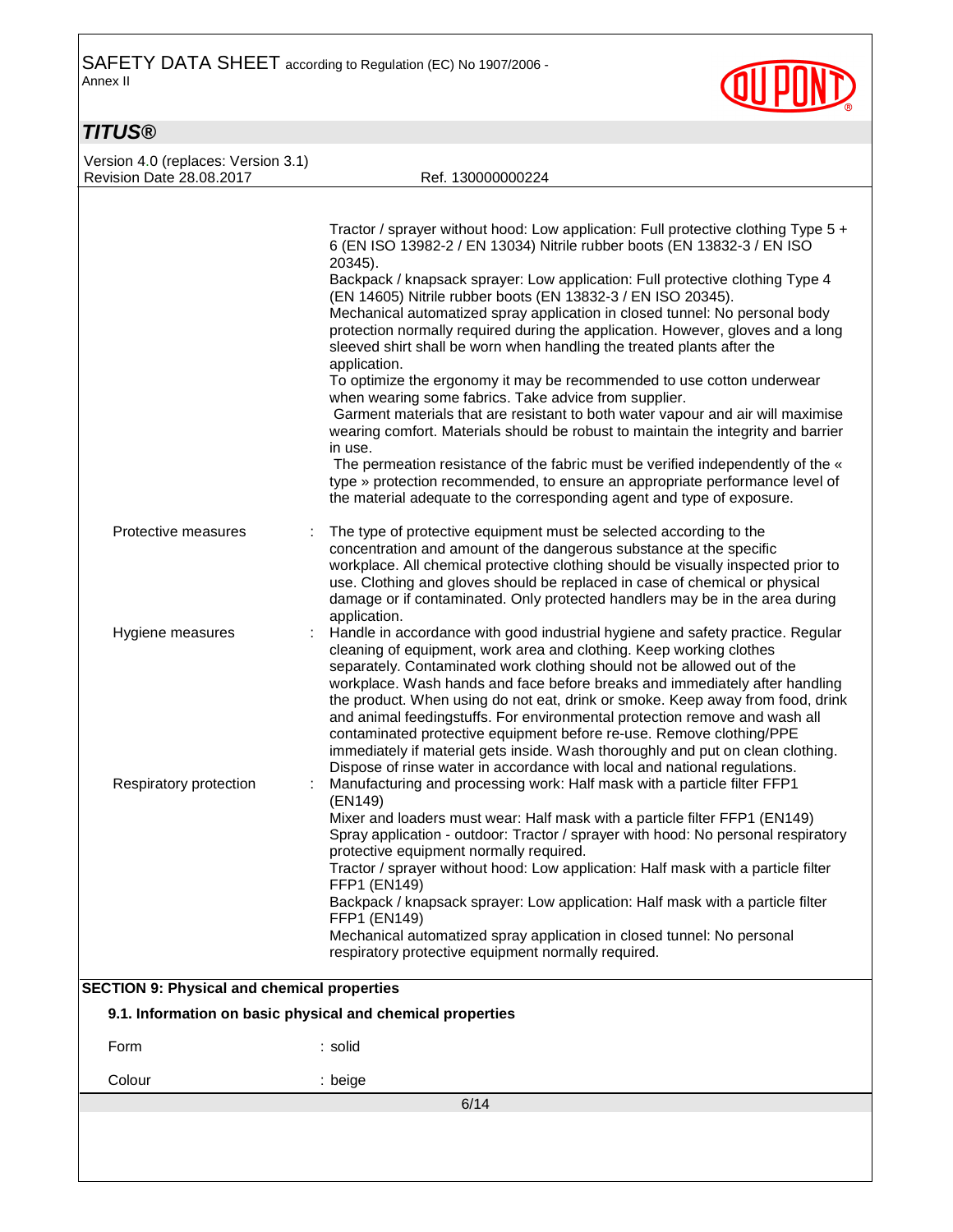

## **TITUS®**

Version 4.0 (replaces: Version 3.1) Revision Date 28.08.2017 Ref. 130000000224

| Odour                                              | : very faint                                                             |  |  |
|----------------------------------------------------|--------------------------------------------------------------------------|--|--|
| <b>Odour Threshold</b>                             | : not determined                                                         |  |  |
| pH                                                 | : 7.0 at 10 g/l (25 °C)                                                  |  |  |
| Melting point/range                                | : Not available for this mixture.                                        |  |  |
| Boiling point/boiling range                        | : Not applicable                                                         |  |  |
| Flash point                                        | : Not applicable                                                         |  |  |
| Flammability (solid, gas)                          | : The product is not flammable.                                          |  |  |
| Thermal decomposition                              | : Not available for this mixture.                                        |  |  |
| Auto-ignition temperature                          | $: 380 \text{ C}$                                                        |  |  |
| Oxidizing properties                               | : The product is not oxidizing.                                          |  |  |
| <b>Explosive properties</b>                        | : Not explosive                                                          |  |  |
| Lower explosion limit/ Lower<br>flammability limit | $: 0.15$ vol%                                                            |  |  |
| Upper explosion limit/ upper<br>flammability limit | : Not available for this mixture.                                        |  |  |
| Vapour pressure                                    | : Not available for this mixture.                                        |  |  |
| <b>Bulk density</b>                                | $: 727$ kg/m3, packed                                                    |  |  |
| Water solubility                                   | : dispersible                                                            |  |  |
| Partition coefficient: n-<br>octanol/water         | : Not applicable                                                         |  |  |
| Viscosity, kinematic                               | : Not applicable                                                         |  |  |
| Relative vapour density                            | : Not applicable                                                         |  |  |
| Evaporation rate                                   | : Not applicable                                                         |  |  |
| 9.2. Other information                             |                                                                          |  |  |
|                                                    | Phys.-chem./other information : No other data to be specially mentioned. |  |  |
| <b>SECTION 10: Stability and reactivity</b>        |                                                                          |  |  |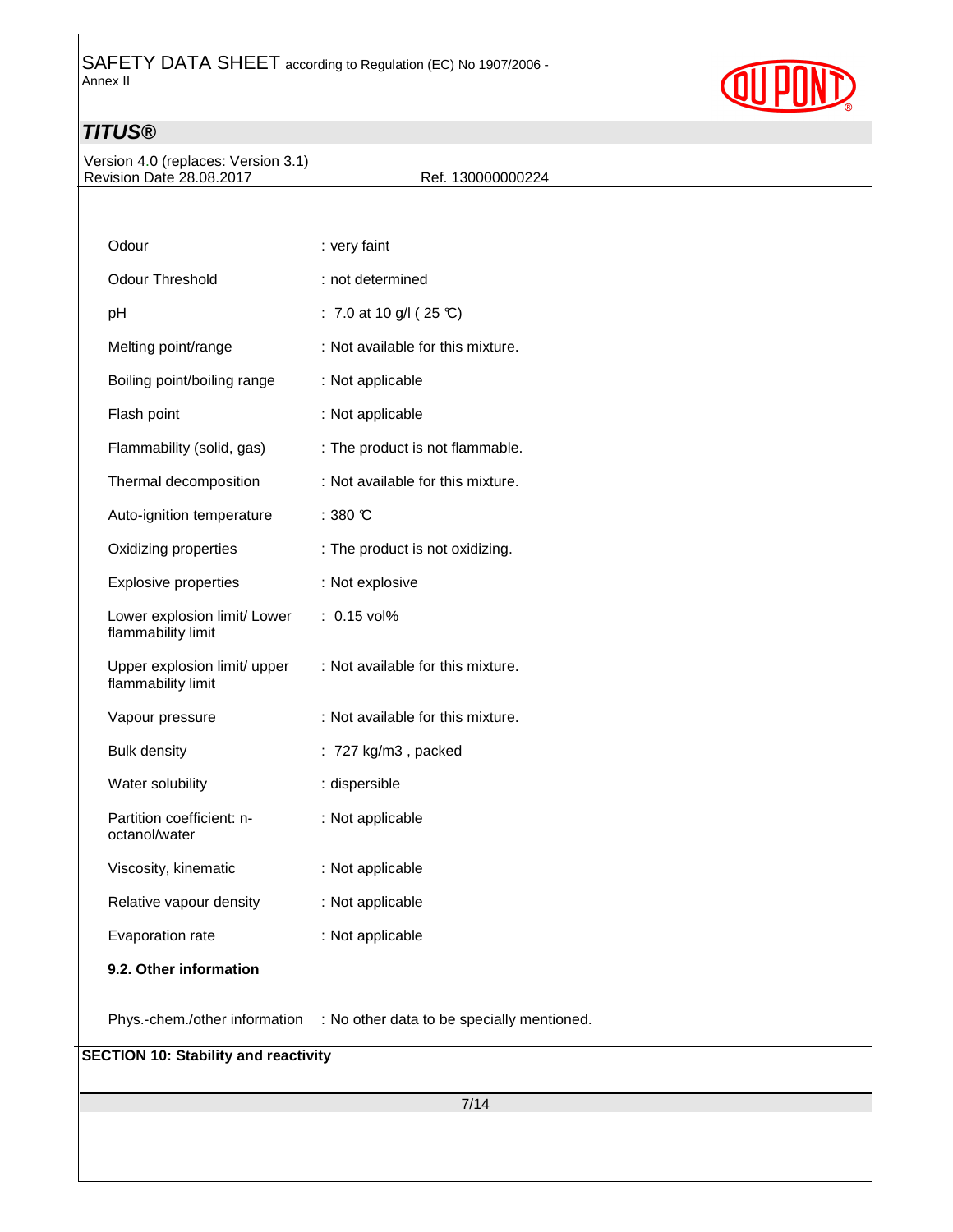

## $\mathsf{T}$ **TITI** $\mathsf{IC}$ ®

| 77709                                                                                                                                     |                                                                                                                                                                                        |  |
|-------------------------------------------------------------------------------------------------------------------------------------------|----------------------------------------------------------------------------------------------------------------------------------------------------------------------------------------|--|
| Version 4.0 (replaces: Version 3.1)<br>Revision Date 28.08.2017                                                                           | Ref. 130000000224                                                                                                                                                                      |  |
|                                                                                                                                           |                                                                                                                                                                                        |  |
| 10.1. Reactivity                                                                                                                          | : No hazards to be specially mentioned.                                                                                                                                                |  |
| 10.2. Chemical stability                                                                                                                  | : The product is chemically stable under recommended conditions of storage, use<br>and temperature.                                                                                    |  |
| 10.3. Possibility of<br>hazardous reactions                                                                                               | : No dangerous reaction known under conditions of normal use. Polymerization<br>will not occur. No decomposition if stored and applied as directed.                                    |  |
| 10.4. Conditions to avoid                                                                                                                 | : Processing temperature : > 100 $\mathbb C$ To avoid thermal decomposition, do not<br>overheat. Under severe dusting conditions, this material may form explosive<br>mixtures in air. |  |
| 10.5. Incompatible materials                                                                                                              | No materials to be especially mentioned.<br>- 11                                                                                                                                       |  |
| 10.6. Hazardous<br>decomposition products                                                                                                 | No materials to be especially mentioned.                                                                                                                                               |  |
| <b>SECTION 11: Toxicological information</b>                                                                                              |                                                                                                                                                                                        |  |
|                                                                                                                                           |                                                                                                                                                                                        |  |
| 11.1. Information on toxicological effects                                                                                                |                                                                                                                                                                                        |  |
| Acute oral toxicity                                                                                                                       |                                                                                                                                                                                        |  |
| LD50 / Rat : $> 5.000$ mg/kg<br>Method: OECD Test Guideline 401<br>Information source: Internal study report (Data on the product itself) |                                                                                                                                                                                        |  |
| Acute inhalation toxicity                                                                                                                 |                                                                                                                                                                                        |  |
| LC50 / 4 h Rat : $>$ 7.5 mg/l                                                                                                             |                                                                                                                                                                                        |  |
| Method: OECD Test Guideline 403<br>Information source: Internal study report (Data on the product itself)                                 |                                                                                                                                                                                        |  |
| Acute dermal toxicity                                                                                                                     |                                                                                                                                                                                        |  |
| LD50 / Rabbit: $> 2.000$ mg/kg<br>Method: OECD Test Guideline 402                                                                         |                                                                                                                                                                                        |  |
| Information source: Internal study report (Data on the product itself)                                                                    |                                                                                                                                                                                        |  |
| Skin irritation                                                                                                                           |                                                                                                                                                                                        |  |
| Rabbit<br>Result: No skin irritation<br>Method: OECD Test Guideline 404                                                                   | Information source: Internal study report (Data on the product itself)                                                                                                                 |  |

Eye irritation

 Rabbit Result: No eye irritation Method: OECD Test Guideline 405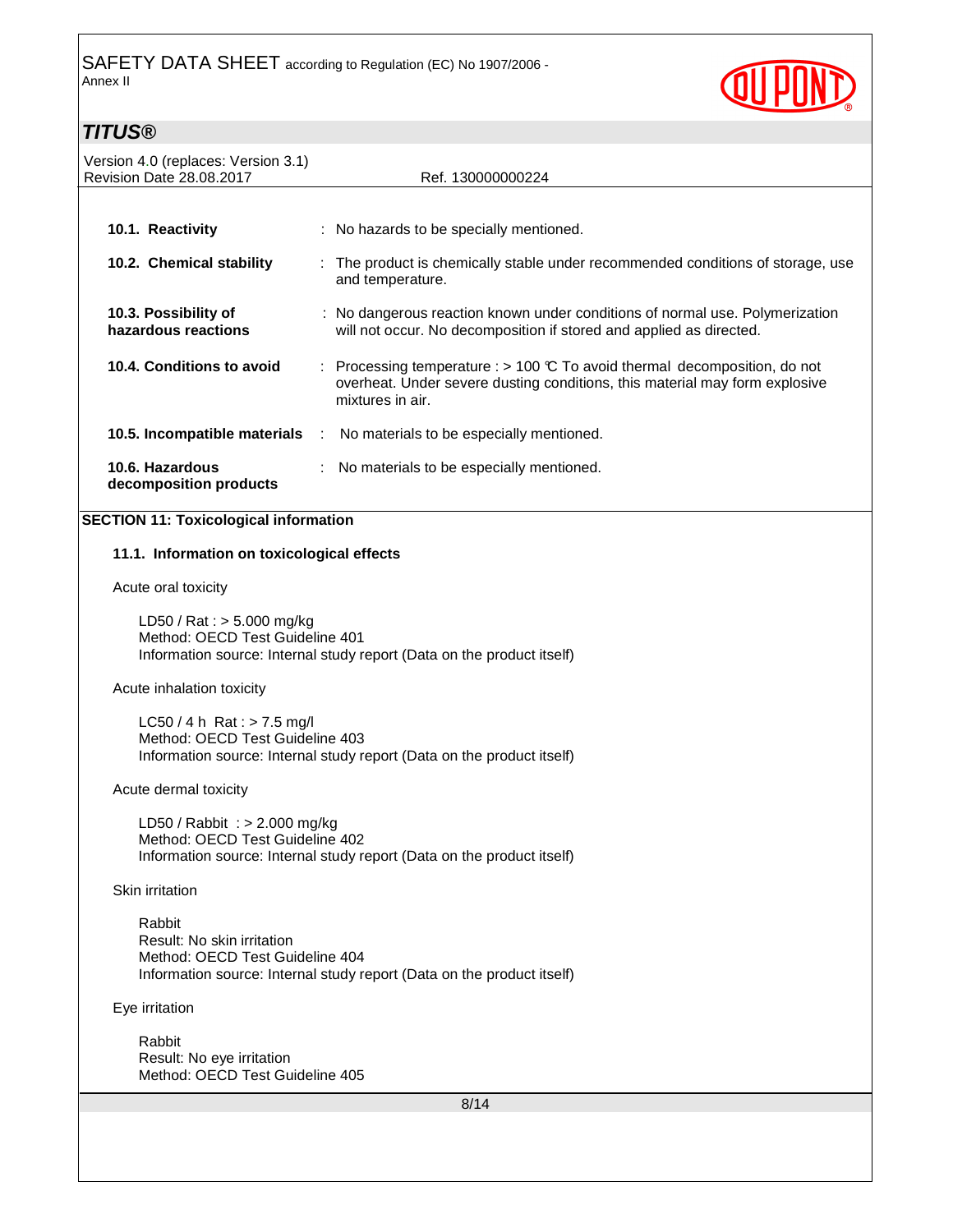

## **TITUS®**

Version 4.0 (replaces: Version 3.1) Revision Date 28.08.2017 Ref. 130000000224

Information source: Internal study report (Data on the product itself)

**Sensitisation** 

 Guinea pig Maximisation Test Result: Animal test did not cause sensitization by skin contact. Method: OECD Test Guideline 406 Information source: Internal study report (Data on the product itself)

Repeated dose toxicity

• Rimsulfuron

The following effects occurred at levels of exposure that significantly exceed those expected under labeled usage conditions.

Oral multiple species altered blood chemistry, Liver effects, Organ weight changes

Oral Rat altered blood chemistry, Liver effects, Organ weight changes, Information source: Internal study report

Mutagenicity assessment

• Rimsulfuron

 Tests on bacterial or mammalian cell cultures did not show mutagenic effects. Did not show mutagenic effects in animal experiments.

Carcinogenicity assessment

• Rimsulfuron Did not show carcinogenic effects in animal experiments.

Toxicity to reproduction assessment

• Rimsulfuron Animal testing did not show any effects on fertility.

Assessment teratogenicity

• Rimsulfuron

Evidence suggests the substance is not a developmental toxin in animals.

STOT - single exposure

The substance or mixture is not classified as specific target organ toxicant, single exposure.

STOT - repeated exposure

The substance or mixture is not classified as specific target organ toxicant, repeated exposure.

Aspiration hazard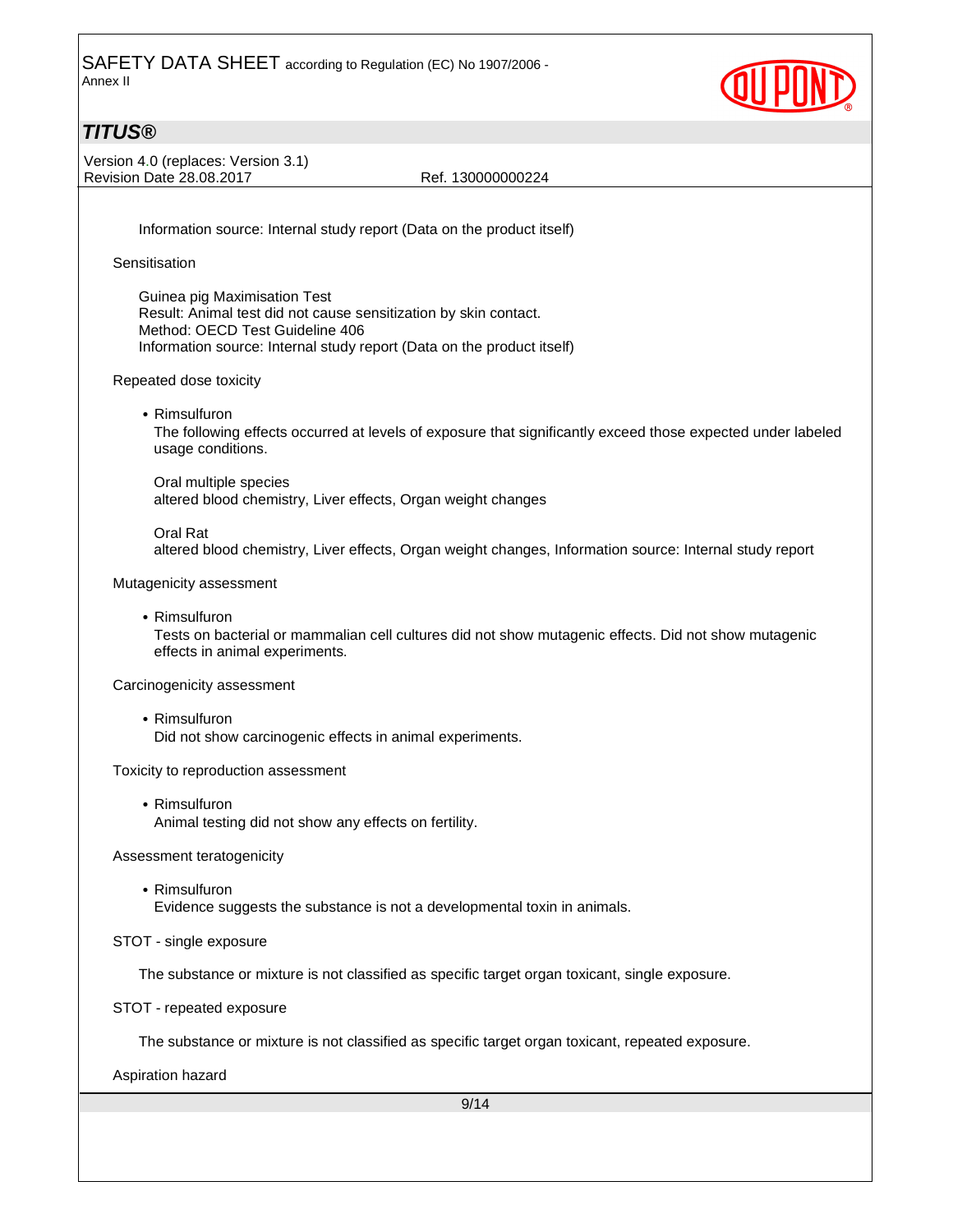

### **TITUS®**

Version 4.0 (replaces: Version 3.1) Revision Date 28.08.2017 Ref. 130000000224

The mixture does not have properties associated with aspiration hazard potential.

### **SECTION 12: Ecological information**

### **12.1. Toxicity**

Toxicity to fish

 static test / LC50 / 96 h / Oncorhynchus mykiss (rainbow trout): > 1,000 mg/l Method: OECD Test Guideline 203 (Data on the product itself) Information source: Internal study report

Toxicity to aquatic plants

 ErC50 / 72 h / Pseudokirchneriella subcapitata (microalgae): 4.565 mg/l Method: OECD Test Guideline 221 Information source: Internal study report (Data on the product itself)

 EC50 / 14 d / Lemna gibba (duckweed): 0.0315 mg/l Method: US EPA Test Guideline OPP 122-2 & 123-2 Information source: Internal study report (Data on the product itself) Toxicity to aquatic invertebrates

 static test / EC50 / 48 h / Daphnia magna (Water flea): > 1.000 mg/l Method: OECD Test Guideline 202 (Data on the product itself) Information source: Internal study report

Toxicity to soil dwelling organisms

 LC50 / 14 d / Eisenia fetida (earthworms): > 1,000 mg/kg Method: OECD Test Guideline 207 (Data on the product itself) Information source: Internal study report

Toxicity to other organisms

 LD50 / Colinus virginianus (Bobwhite quail): > 2.250 mg/kg Method: US EPA Test Guideline OPP 71-1 (Data on the product itself) Information source: Internal study report

 LD50 / Anas platyrhynchos (Mallard duck): > 2.000 mg/kg Method: US EPA Test Guideline OPP 71-1 (Data on the product itself) Information source: Internal study report

 LC50 / 8 d / Colinus virginianus (Bobwhite quail): > 5.620 mg/kg Method: US EPA Test Guideline OPP 71-2 (Data on the product itself) Information source: Internal study report

 LD50 / 48 h / Apis mellifera (bees): 0.0411 mg/kg Method: OECD Test Guideline 213 Oral (Data on the product itself) Information source: Internal study report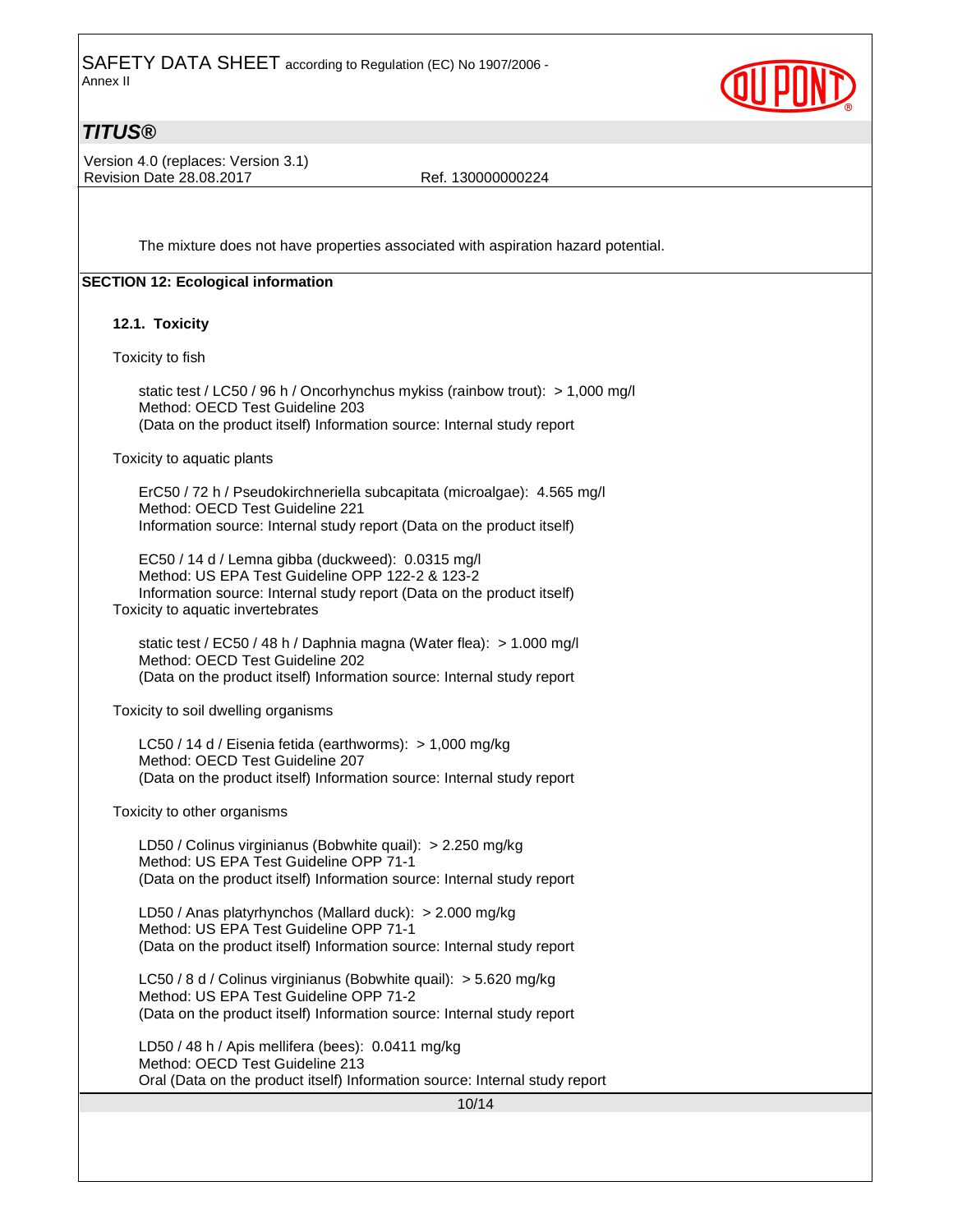

## **TITUS®**

Version 4.0 (replaces: Version 3.1) Revision Date 28.08.2017 Ref. 130000000224

 LD50 / 48 d / Apis mellifera (bees): 0.0178 mg/kg Method: OECD Test Guideline 214 Contact (Data on the product itself) Information source: Internal study report

Chronic toxicity to fish

• Rimsulfuron Early Life-Stage / NOEC / 90 d / Oncorhynchus mykiss (rainbow trout): 110 mg/l Method: OECD Test Guideline 210 Information source: Internal study report

Chronic toxicity to aquatic Invertebrates

 NOEC / 21 d / Daphnia magna (Water flea): 26 mg/l Information source: Internal study report (Data on the product itself)

### **12.2. Persistence and degradability**

### Biodegradability

Not readily biodegradable. Estimation based on data obtained on active ingredient.

### **12.3. Bioaccumulative potential**

Bioaccumulation

Does not bioaccumulate. Estimation based on data obtained on active ingredient.

### **12.4. Mobility in soil**

Mobility in soil

Potentially mobile, but the leaching potential is mitigated by rapid degradation.

### **12.5. Results of PBT and vPvB assessment**

PBT and vPvB assessment

 This mixture contains no substance considered to be persistent, bioaccumulating and toxic (PBT). / This mixture contains no substance considered to be very persistent and very bioaccumulating (vPvB).

### **12.6. Other adverse effects**

### **Additional ecological information**

 No other ecological effects to be specially mentioned See product label for additional application instructions relating to environmental precautions.

### **SECTION 13: Disposal considerations**

### **13.1. Waste treatment methods**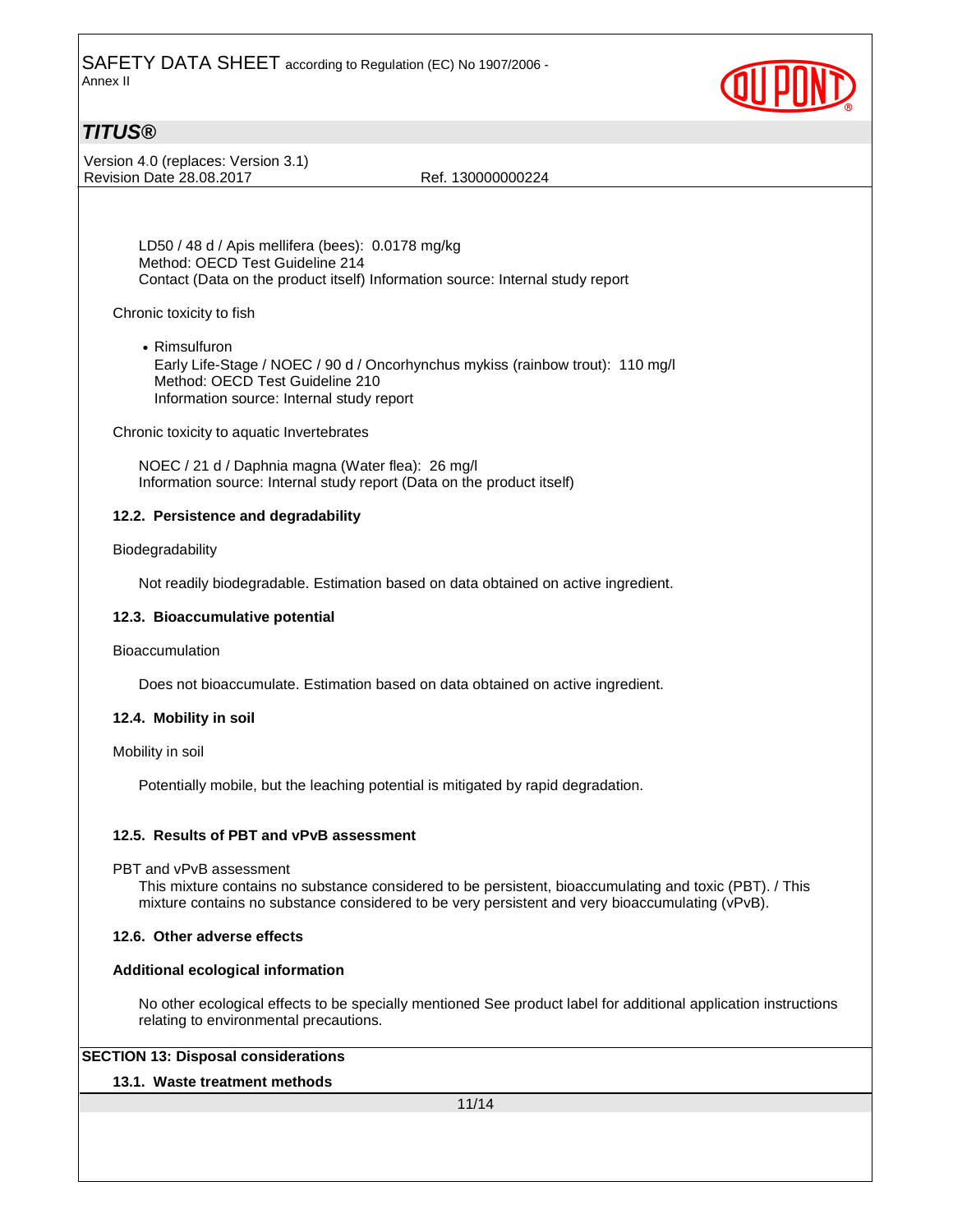

| <b>TITUS®</b>                                                           |                                                                                                                                                                                                                                                                                                    |
|-------------------------------------------------------------------------|----------------------------------------------------------------------------------------------------------------------------------------------------------------------------------------------------------------------------------------------------------------------------------------------------|
| Version 4.0 (replaces: Version 3.1)                                     |                                                                                                                                                                                                                                                                                                    |
| <b>Revision Date 28.08.2017</b>                                         | Ref. 130000000224                                                                                                                                                                                                                                                                                  |
| Product                                                                 | : In accordance with local and national regulations. Must be incinerated in a<br>suitable incineration plant holding a permit delivered by the competent<br>authorities. Dispose of rinse water as waste water. Do not contaminate ponds,<br>waterways or ditches with chemical or used container. |
|                                                                         |                                                                                                                                                                                                                                                                                                    |
| Contaminated packaging                                                  | : Do not re-use empty containers.                                                                                                                                                                                                                                                                  |
| <b>SECTION 14: Transport information</b>                                |                                                                                                                                                                                                                                                                                                    |
| <b>ADR</b>                                                              |                                                                                                                                                                                                                                                                                                    |
| 14.1. UN number:<br>14.2. UN proper shipping name:                      | 3077<br>ENVIRONMENTALLY HAZARDOUS SUBSTANCE, SOLID,<br>N.O.S. (Rimsulfuron)                                                                                                                                                                                                                        |
| 14.3. Transport hazard class(es):                                       | 9                                                                                                                                                                                                                                                                                                  |
| 14.4. Packing group:<br>14.5. Environmental hazards:                    | Ш<br>For further information see Section 12.                                                                                                                                                                                                                                                       |
| 14.6. Special precautions for user:<br>Tunnel restriction code:         | $(\cdot)$                                                                                                                                                                                                                                                                                          |
| <b>IATA C</b>                                                           |                                                                                                                                                                                                                                                                                                    |
| 14.1. UN number:                                                        | 3077                                                                                                                                                                                                                                                                                               |
| 14.2. UN proper shipping name:                                          | Environmentally hazardous substance, solid, n.o.s. (Rimsulfuron)                                                                                                                                                                                                                                   |
| 14.3. Transport hazard class(es):                                       | 9<br>$\mathbf{III}$                                                                                                                                                                                                                                                                                |
| 14.4. Packing group:<br>14.5. Environmental hazards:                    | For further information see Section 12.                                                                                                                                                                                                                                                            |
| 14.6. Special precautions for user:                                     | DuPont internal recommendations and transport guidance: ICAO / IATA cargo aircraft only                                                                                                                                                                                                            |
| <b>IMDG</b>                                                             |                                                                                                                                                                                                                                                                                                    |
| 14.1. UN number:                                                        | 3077                                                                                                                                                                                                                                                                                               |
| 14.2. UN proper shipping name:<br>14.3. Transport hazard class(es):     | Environmentally hazardous substance, solid, n.o.s. (Rimsulfuron)<br>9                                                                                                                                                                                                                              |
| 14.4. Packing group:                                                    | $\mathbf{III}$                                                                                                                                                                                                                                                                                     |
| 14.5. Environmental hazards :                                           | Marine pollutant                                                                                                                                                                                                                                                                                   |
| 14.6. Special precautions for user:<br>No special precautions required. |                                                                                                                                                                                                                                                                                                    |
| Not applicable                                                          | 14.7. Transport in bulk according to Annex II of Marpol and the IBC Code                                                                                                                                                                                                                           |
| <b>SECTION 15: Regulatory information</b>                               |                                                                                                                                                                                                                                                                                                    |
|                                                                         | 15.1. Safety, health and environmental regulations/legislation specific for the substance or mixture                                                                                                                                                                                               |
| Other regulations                                                       | : The product is classified as dangerous in accordance with Regulation (EC) No.<br>1272/2008. Take note of Dir 94/33/EC on the protection of young people at<br>work. Take note of Dir 92/85/EEC on the safety and health at work of pregnant                                                      |
|                                                                         | 12/14                                                                                                                                                                                                                                                                                              |
|                                                                         |                                                                                                                                                                                                                                                                                                    |
|                                                                         |                                                                                                                                                                                                                                                                                                    |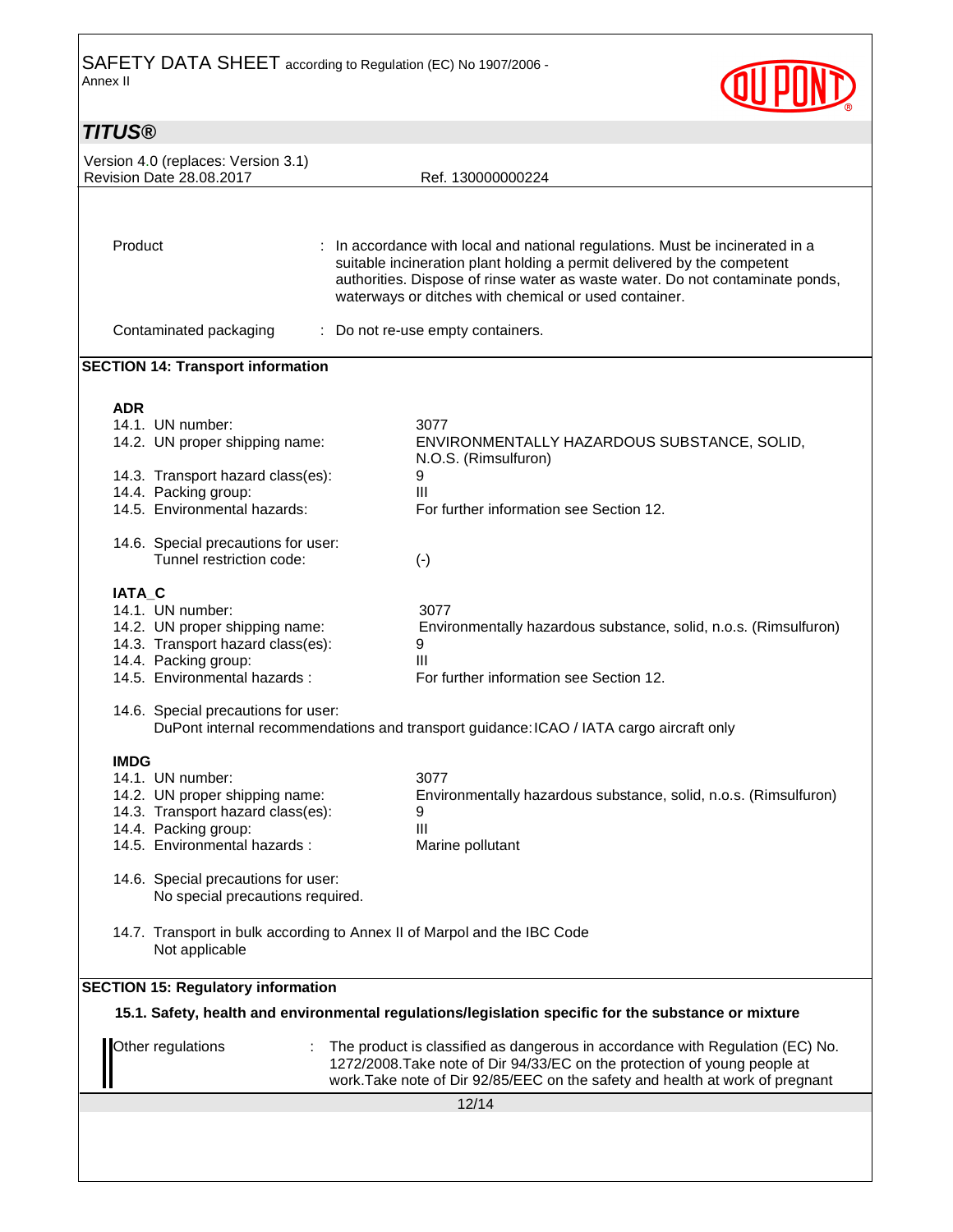

### **TITUS®**

Version 4.0 (replaces: Version 3.1) Revision Date 28.08.2017 Ref. 130000000224

workers.Take note of Directive 98/24/EC on the protection of the health and safety of workers from the risks related to chemical agents at work.Take note of Directive 96/82/EC on the control of major-accident hazards involving dangerous substances.Take note of Directive 2000/39/EC establishing a first list of indicative occupational exposure limit values.This product is in full compliance according to REACH regulation 1907/2006/EC.

### **15.2. Chemical safety assessment**

A Chemical Safety Assessment is not required for this/these product(s). The mixture is registered as a plant protection product under Regulation (EC) No. 1107/2009. Refer to the label for exposure assessment information.

### **SECTION 16: Other information**

### **Full text of H-Statements referred to under section 3.**

| H315<br>H319<br>H400       | Causes skin irritation.<br>Causes serious eye irritation.<br>Very toxic to aquatic life. |  |  |  |
|----------------------------|------------------------------------------------------------------------------------------|--|--|--|
| H410                       | Very toxic to aquatic life with long lasting effects.                                    |  |  |  |
| Other information          | professional use                                                                         |  |  |  |
| Abbreviations and acronyms |                                                                                          |  |  |  |
| <b>ADR</b>                 | European Agreement concerning the International Carriage of Dangerous Goods by<br>Road   |  |  |  |
| ATE                        | Acute toxicity estimate                                                                  |  |  |  |
| CAS-No.                    | Chemical Abstracts Service number                                                        |  |  |  |
| <b>CLP</b>                 | Classification, Labelling and Packaging                                                  |  |  |  |
| EbC50                      | Concentration at which 50% reduction of biomass is observed                              |  |  |  |
| <b>EC50</b>                | Median effective concentration                                                           |  |  |  |
| EN                         | European Norm                                                                            |  |  |  |
| EPA                        | <b>Environmental Protection Agency</b>                                                   |  |  |  |
| ErC50                      | Concentration at which a 50% inhibition of growth rate is observed                       |  |  |  |
| EyC50                      | Concentration at which 50 % inhibition of yield is observed                              |  |  |  |
| IATA_C                     | International Air Transport Association (Cargo)                                          |  |  |  |
| <b>IBC</b>                 | <b>International Bulk Chemical Code</b>                                                  |  |  |  |
| <b>ICAO</b>                | International Civil Aviation Organization                                                |  |  |  |
| <b>ISO</b>                 | International Standard Organization                                                      |  |  |  |
| <b>IMDG</b>                | <b>International Maritime Dangerous Goods</b>                                            |  |  |  |
| <b>LC50</b>                | <b>Median Lethal Concentration</b>                                                       |  |  |  |
| LD50                       | Median Lethal Dose                                                                       |  |  |  |
| <b>LOEC</b>                | <b>Lowest Observed Effect Concentration</b>                                              |  |  |  |
| <b>LOEL</b>                | Lowest observed effect level                                                             |  |  |  |
| <b>MARPOL</b>              | International Convention for the Prevention of Marine Pollution from Ships               |  |  |  |
| n.o.s.                     | Not Otherwise Specified                                                                  |  |  |  |
| <b>NOAEC</b>               | No Observed Adverse Effect Concentration                                                 |  |  |  |
| <b>NOAEL</b>               | No observed adverse effect level                                                         |  |  |  |
| <b>NOEC</b>                | No Observed Effect Concentration                                                         |  |  |  |
| <b>NOEL</b>                | No Observed Effect Level                                                                 |  |  |  |
| 13/14                      |                                                                                          |  |  |  |